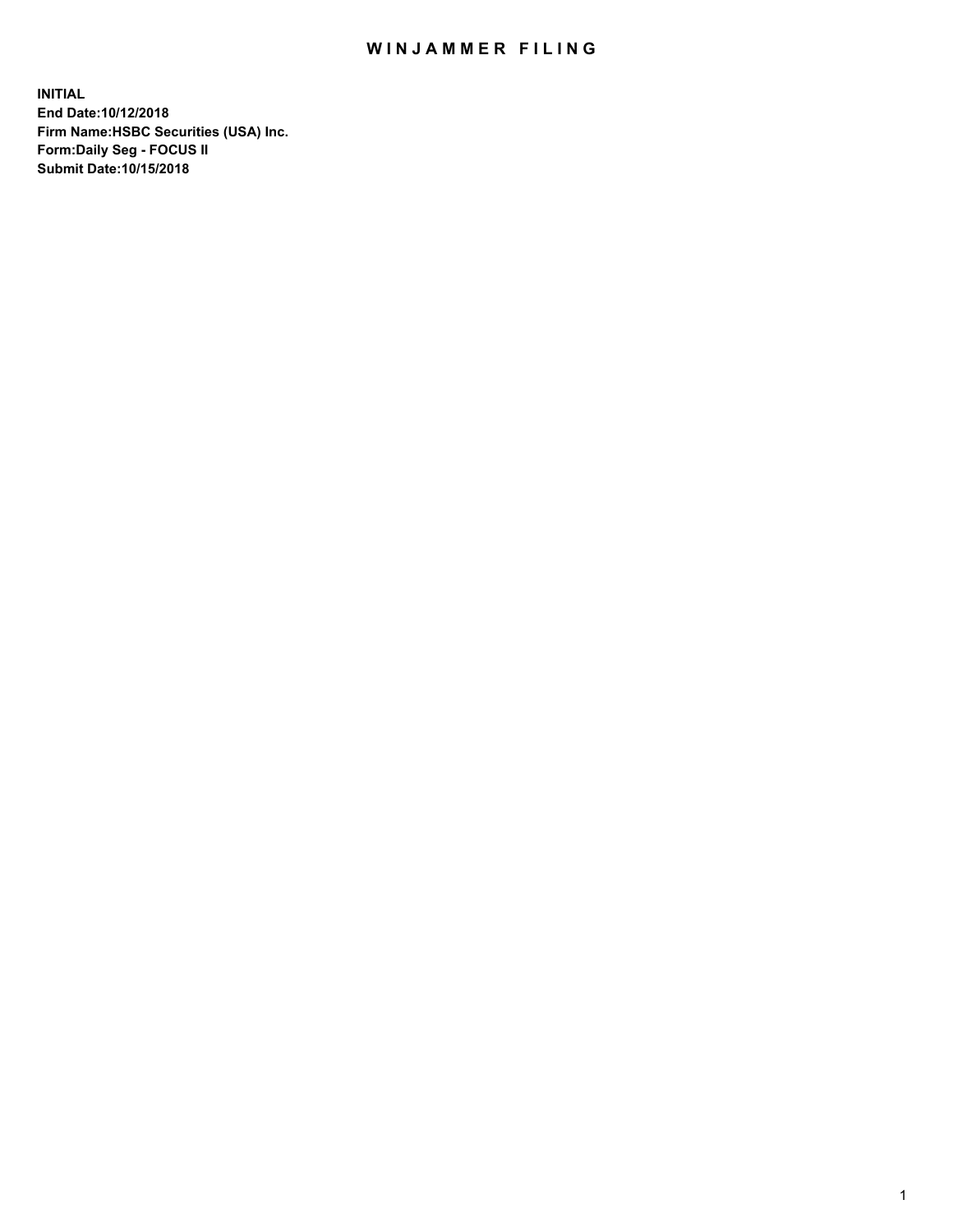**INITIAL End Date:10/12/2018 Firm Name:HSBC Securities (USA) Inc. Form:Daily Seg - FOCUS II Submit Date:10/15/2018 Daily Segregation - Cover Page**

| Name of Company                                                                                                                                                                                                                                                                                                                | <b>HSBC Securities (USA) Inc.</b>                    |
|--------------------------------------------------------------------------------------------------------------------------------------------------------------------------------------------------------------------------------------------------------------------------------------------------------------------------------|------------------------------------------------------|
| <b>Contact Name</b>                                                                                                                                                                                                                                                                                                            | <b>Michael Vacca</b>                                 |
| <b>Contact Phone Number</b>                                                                                                                                                                                                                                                                                                    | 212-525-7951                                         |
| <b>Contact Email Address</b>                                                                                                                                                                                                                                                                                                   | michael.vacca@us.hsbc.com                            |
| FCM's Customer Segregated Funds Residual Interest Target (choose one):<br>a. Minimum dollar amount: ; or<br>b. Minimum percentage of customer segregated funds required:% ; or<br>c. Dollar amount range between: and; or<br>d. Percentage range of customer segregated funds required between:% and%.                         | 109,000,000<br>₫<br>0 <sub>0</sub><br>0 <sub>0</sub> |
| FCM's Customer Secured Amount Funds Residual Interest Target (choose one):<br>a. Minimum dollar amount: ; or<br>b. Minimum percentage of customer secured funds required:%; or<br>c. Dollar amount range between: and; or<br>d. Percentage range of customer secured funds required between:% and%.                            | 25,000,000<br><u>0</u><br>0 <sub>0</sub><br>00       |
| FCM's Cleared Swaps Customer Collateral Residual Interest Target (choose one):<br>a. Minimum dollar amount: ; or<br>b. Minimum percentage of cleared swaps customer collateral required:% ; or<br>c. Dollar amount range between: and; or<br>d. Percentage range of cleared swaps customer collateral required between:% and%. | 100,000,000<br><u>0</u><br><u>00</u><br>00           |

Attach supporting documents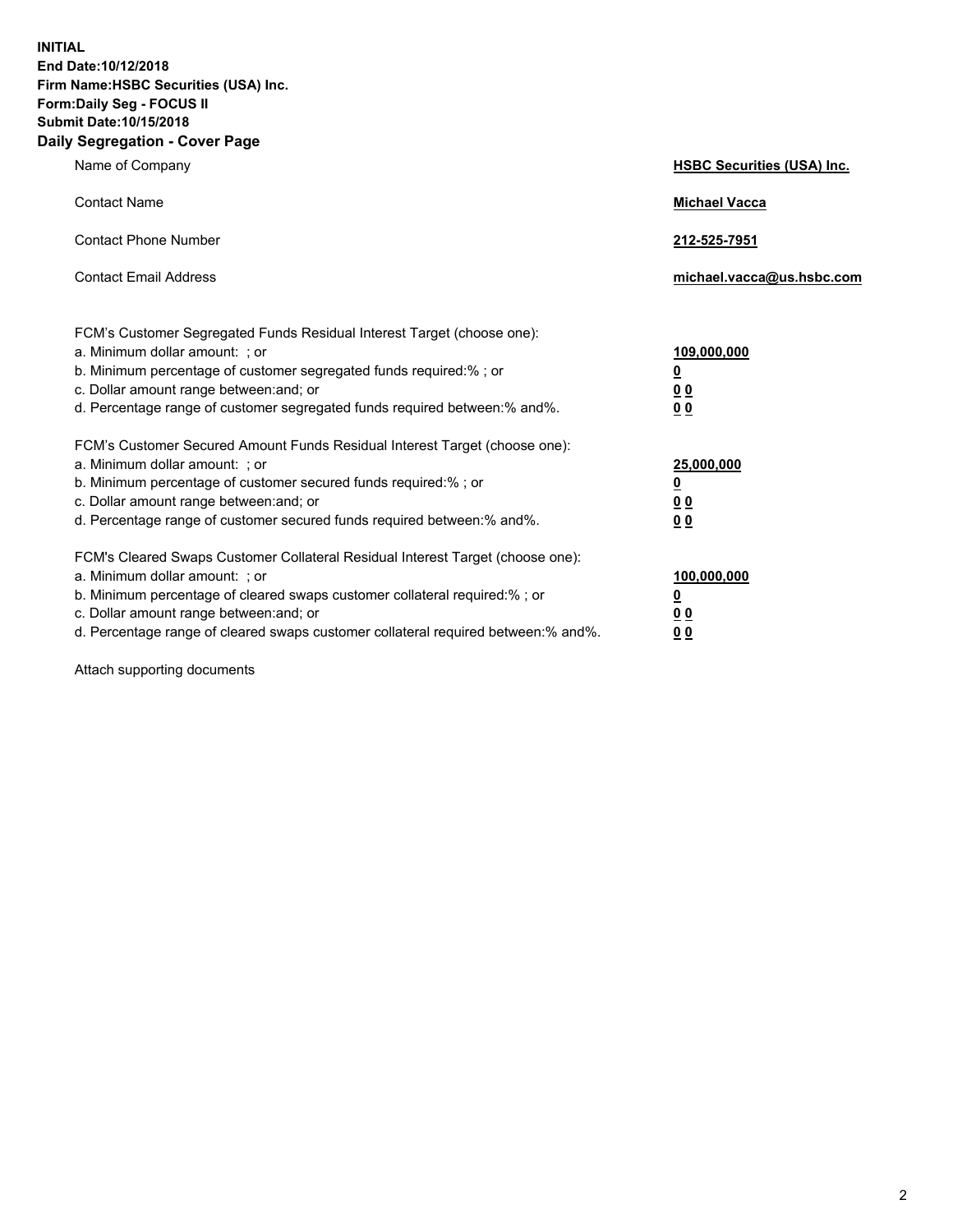**INITIAL End Date:10/12/2018 Firm Name:HSBC Securities (USA) Inc. Form:Daily Seg - FOCUS II Submit Date:10/15/2018 Daily Segregation - Secured Amounts** Foreign Futures and Foreign Options Secured Amounts Amount required to be set aside pursuant to law, rule or regulation of a foreign government or a rule of a self-regulatory organization authorized thereunder **0** [7305] 1. Net ledger balance - Foreign Futures and Foreign Option Trading - All Customers A. Cash **84,678,074** [7315] B. Securities (at market) **85,405,989** [7317] 2. Net unrealized profit (loss) in open futures contracts traded on a foreign board of trade **16,668,931** [7325] 3. Exchange traded options a. Market value of open option contracts purchased on a foreign board of trade **0** [7335] b. Market value of open contracts granted (sold) on a foreign board of trade **0** [7337] 4. Net equity (deficit) (add lines 1. 2. and 3.) **186,752,994** [7345] 5. Account liquidating to a deficit and account with a debit balances - gross amount **333,561** [7351] Less: amount offset by customer owned securities **-302,953** [7352] **30,608** [7354] 6. Amount required to be set aside as the secured amount - Net Liquidating Equity Method (add lines 4 and 5) **186,783,602** [7355] 7. Greater of amount required to be set aside pursuant to foreign jurisdiction (above) or line 6. **186,783,602** [7360] FUNDS DEPOSITED IN SEPARATE REGULATION 30.7 ACCOUNTS 1. Cash in banks A. Banks located in the United States **81,753,174** [7500] B. Other banks qualified under Regulation 30.7 **0** [7520] **81,753,174** [7530] 2. Securities A. In safekeeping with banks located in the United States **50,746,641** [7540] B. In safekeeping with other banks qualified under Regulation 30.7 **0** [7560] **50,746,641** [7570] 3. Equities with registered futures commission merchants A. Cash **0** [7580] B. Securities **0** [7590] C. Unrealized gain (loss) on open futures contracts **0** [7600] D. Value of long option contracts **0** [7610] E. Value of short option contracts **0** [7615] **0** [7620] 4. Amounts held by clearing organizations of foreign boards of trade A. Cash **0** [7640] B. Securities **0** [7650] C. Amount due to (from) clearing organization - daily variation **0** [7660] D. Value of long option contracts **0** [7670] E. Value of short option contracts **0** [7675] **0** [7680] 5. Amounts held by members of foreign boards of trade A. Cash **38,031,861** [7700] B. Securities **34,659,348** [7710] C. Unrealized gain (loss) on open futures contracts **16,668,931** [7720] D. Value of long option contracts **0** [7730] E. Value of short option contracts **0** [7735] **89,360,140** [7740] 6. Amounts with other depositories designated by a foreign board of trade **0** [7760] 7. Segregated funds on hand **0** [7765] 8. Total funds in separate section 30.7 accounts **221,859,955** [7770] 9. Excess (deficiency) Set Aside for Secured Amount (subtract line 7 Secured Statement Page 1 from Line 8) **35,076,353** [7380]

10. Management Target Amount for Excess funds in separate section 30.7 accounts **25,000,000** [7780]

11. Excess (deficiency) funds in separate 30.7 accounts over (under) Management Target **10,076,353** [7785]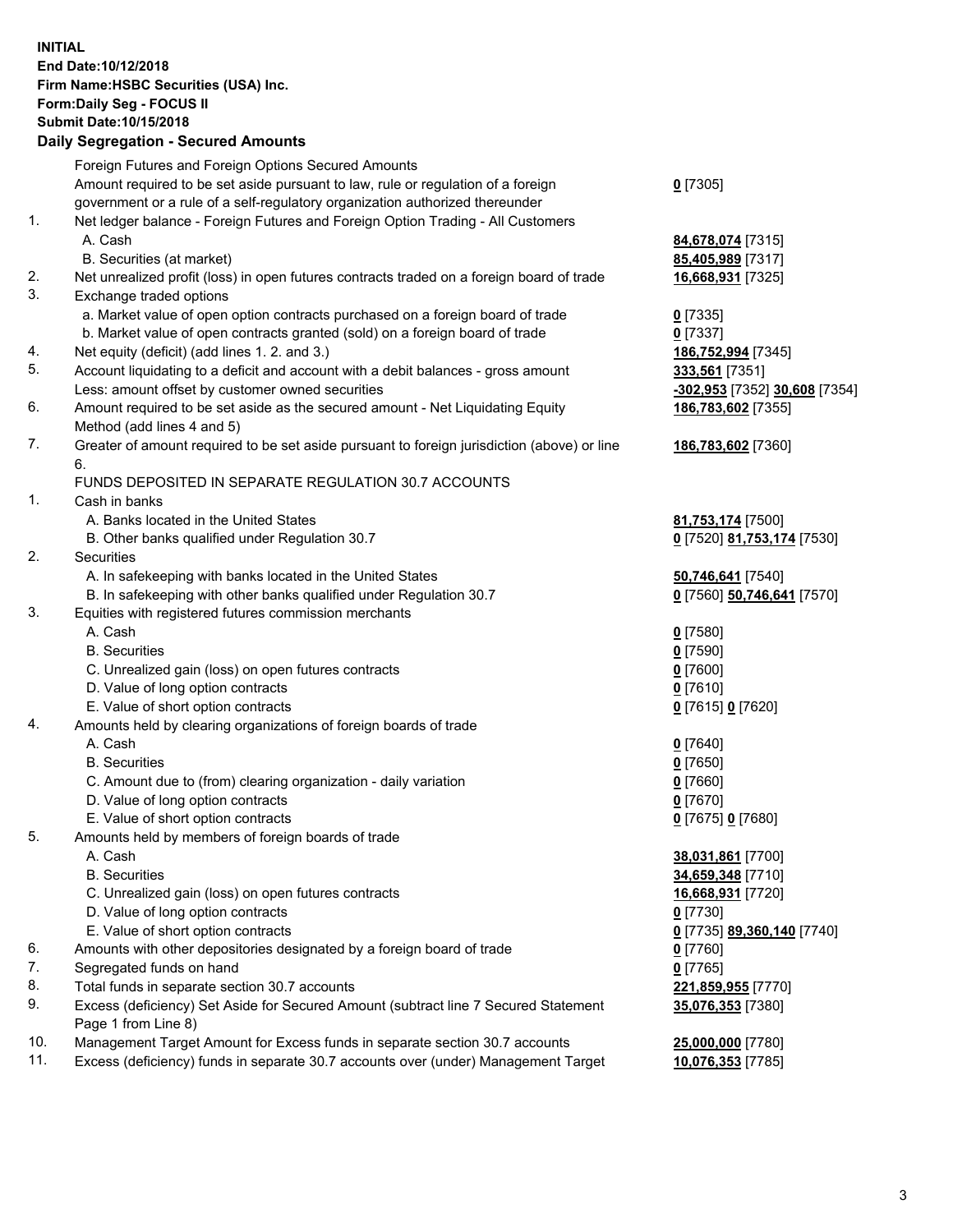**INITIAL End Date:10/12/2018 Firm Name:HSBC Securities (USA) Inc. Form:Daily Seg - FOCUS II Submit Date:10/15/2018 Daily Segregation - Segregation Statement** SEGREGATION REQUIREMENTS(Section 4d(2) of the CEAct) 1. Net ledger balance A. Cash **417,470,607** [7010] B. Securities (at market) **1,774,725,843** [7020] 2. Net unrealized profit (loss) in open futures contracts traded on a contract market **-51,599,583** [7030] 3. Exchange traded options A. Add market value of open option contracts purchased on a contract market **502,025,602** [7032] B. Deduct market value of open option contracts granted (sold) on a contract market **-348,783,781** [7033] 4. Net equity (deficit) (add lines 1, 2 and 3) **2,293,838,688** [7040] 5. Accounts liquidating to a deficit and accounts with debit balances - gross amount **73,543,810** [7045] Less: amount offset by customer securities **-73,432,570** [7047] **111,240** [7050] 6. Amount required to be segregated (add lines 4 and 5) **2,293,949,928** [7060] FUNDS IN SEGREGATED ACCOUNTS 7. Deposited in segregated funds bank accounts A. Cash **17,131,622** [7070] B. Securities representing investments of customers' funds (at market) **0** [7080] C. Securities held for particular customers or option customers in lieu of cash (at market) **660,457,702** [7090] 8. Margins on deposit with derivatives clearing organizations of contract markets A. Cash **91,525,509** [7100] B. Securities representing investments of customers' funds (at market) **327,853,889** [7110] C. Securities held for particular customers or option customers in lieu of cash (at market) **1,112,593,281** [7120] 9. Net settlement from (to) derivatives clearing organizations of contract markets **38,689,292** [7130] 10. Exchange traded options A. Value of open long option contracts **502,025,602** [7132] B. Value of open short option contracts **-348,783,781** [7133] 11. Net equities with other FCMs A. Net liquidating equity **14,150,983** [7140] B. Securities representing investments of customers' funds (at market) **0** [7160] C. Securities held for particular customers or option customers in lieu of cash (at market) **0** [7170] 12. Segregated funds on hand **1,674,860** [7150] 13. Total amount in segregation (add lines 7 through 12) **2,417,318,959** [7180] 14. Excess (deficiency) funds in segregation (subtract line 6 from line 13) **123,369,031** [7190] 15. Management Target Amount for Excess funds in segregation **109,000,000** [7194] 16. Excess (deficiency) funds in segregation over (under) Management Target Amount **14,369,031** [7198]

Excess